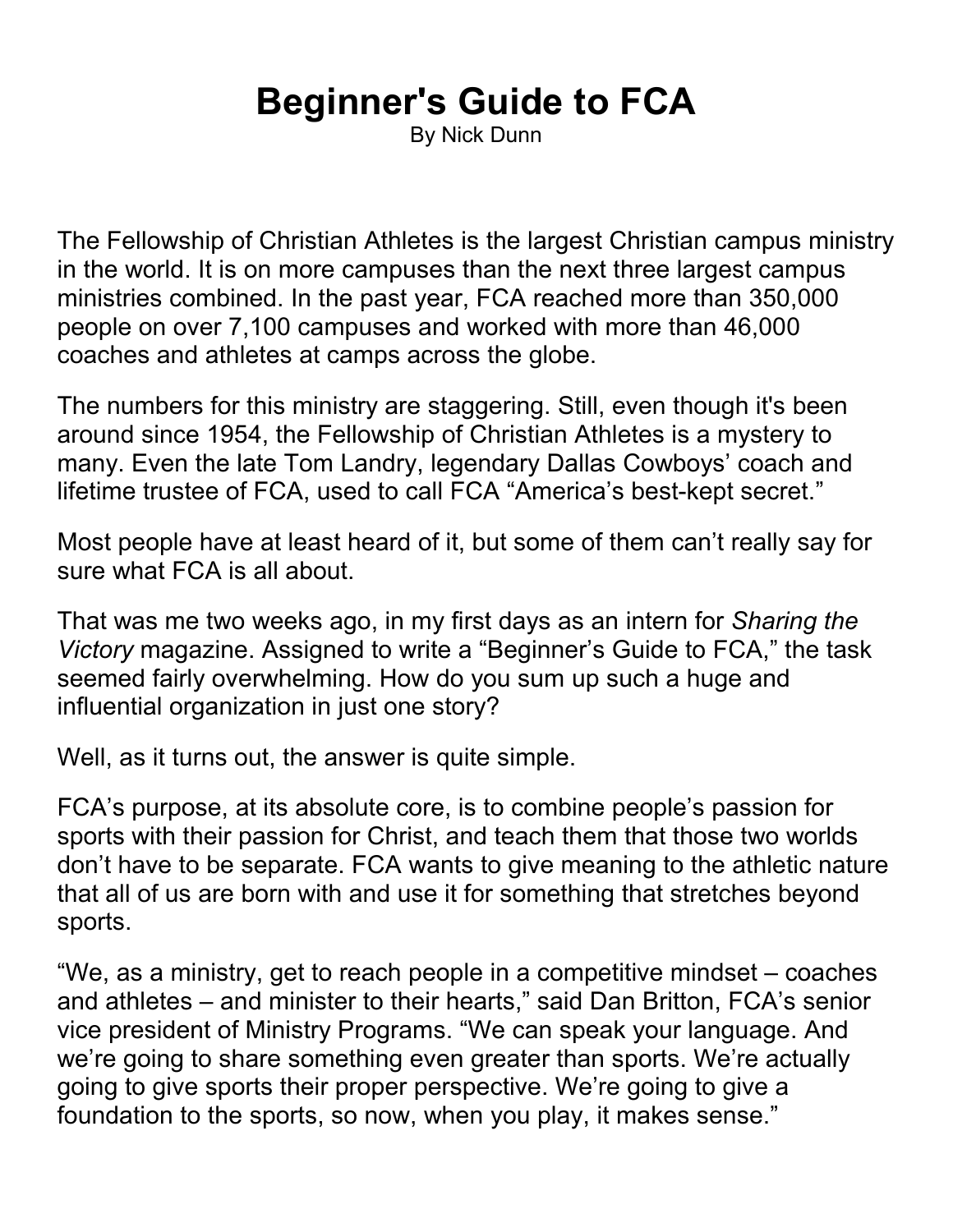We live in a sports-crazed nation. It doesn't take much research or analysis to figure that out. Sports, in some capacity, are a part of almost everyone's life, whether it's playing, watching, coaching or cheering. Even those who aren't directly involved in athletics probably have a close friend or family member who is.

Sports are a part of our culture, neatly woven into our lives almost as much as home cooking or afternoon naps. They can dominate conversations at home or work. They cause us to get up early and stay up late.

But what if there's something more to it all? Competing for yourself and your own glory shouldn't be what it's about.

That's where the Fellowship of Christian Athletes comes in. FCA is the heart and soul *in* sports. It's working in the sporting community to impact the world for Jesus Christ, and it's doing this by ministering to those on the inside, the coaches and athletes. FCA's "The Four C's" represent the four branches of the ministry – Coaches, Camp, Campus and Community – all of which you can read about in more detail on this Web site.

So, how is FCA ministering to coaches and athletes all over the world? Again, it starts on the inside, with FCA's four Core Values: Integrity, Serving, Teamwork and Excellence. FCA is focused on meeting coaches and athletes where they're at and working to serve them, whether it's through camps, campus meetings called "Huddles," conferences or Bible studies. And by serving them, FCA can teach them to do the same by ministering to their peers or teammates.

Britton agrees: "I believe this whole concept of combining sports and Christ provides a platform for the athletes and coaches now to have an opportunity to do ministry. Great ministry happens not when the FCA paid staff shows up, but it's when coaches reach coaches and athletes reach athletes. And they have an opportunity to now take what they understand about competing for Christ, competing for God's glory, and take it to the next level."

Britton wanted to make one point clear, however. Just because FCA encourages athletes to compete for Christ's glory doesn't mean Christian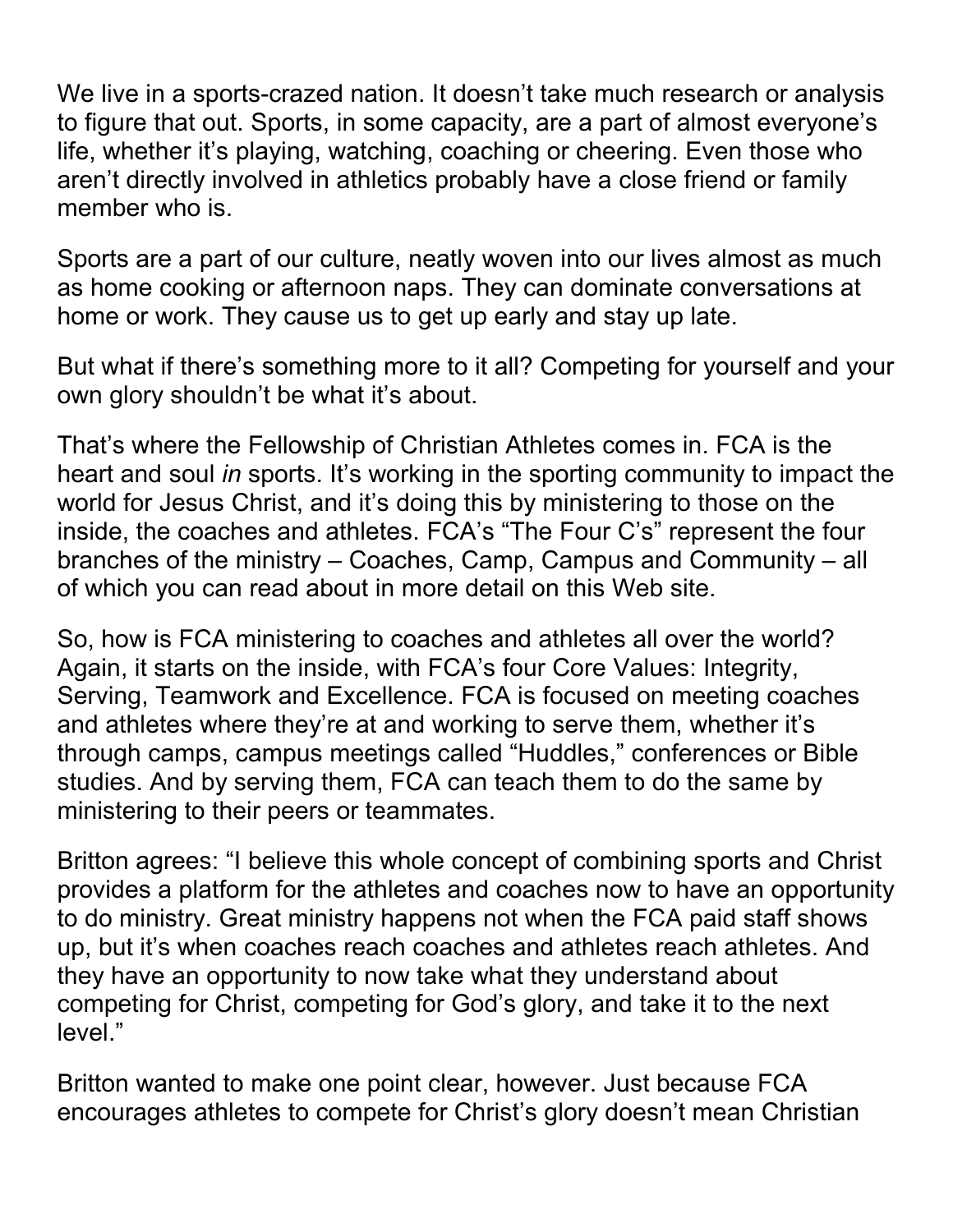athletes should be labeled as "soft." In fact, it's quite the opposite.

The last of the FCA's four core values could be the most telling: Excellence. Throughout Scripture, God requires not what is good, but what is excellent.

"There's a level of excellence, there's a level of intensity, there's a level of enthusiasm, there's a level of commitment that goes beyond what any man has seen," Britton said. "That's what we expect in the Fellowship of Christian Athletes. Why? Because that's what God expects, so we want to provide a standard."

This level of excellence applies the same to athletes and coaches. Donna Noonan, FCA's coaches' ministry director and a former NCAA coach, said the difference is evident almost immediately when coaches get involved with FCA.

"All of the sudden they look at their players as kids they want to develop rather than just looking at the scoreboard," Noonan said. "That's not to say you quit looking at the scoreboard because we understand you need to win as a coach, but you also know that if it doesn't work, you've got your hope in another place. That's really what we're trying to help our coaches understand."

At FCA, there's a place for everyone to get involved. It is a goal to provide opportunities for every athlete and every coach in every sport. FCA even has national sports ministries, known as FCA Sports, for those who want to have fellowship and community within a particular sport. Right now, there are ministries established for Golf, Lacrosse, Baseball, Health and Fitness, Motocross, Endurance, Skateboarding, Cheer and Surf, with plans to add more sports in the near future. These specialized ministry opportunities fit right in with the core purpose of FCA – to meet coaches and athletes where they're at and minister to their hearts – helping to see the world impacted for Jesus Christ.

Whether Landry was right or not in calling FCA "America's best-kept secret," what's more important is FCA is ministering and making an impact in the hearts of coaches and athletes across the globe. Lives are being changed.